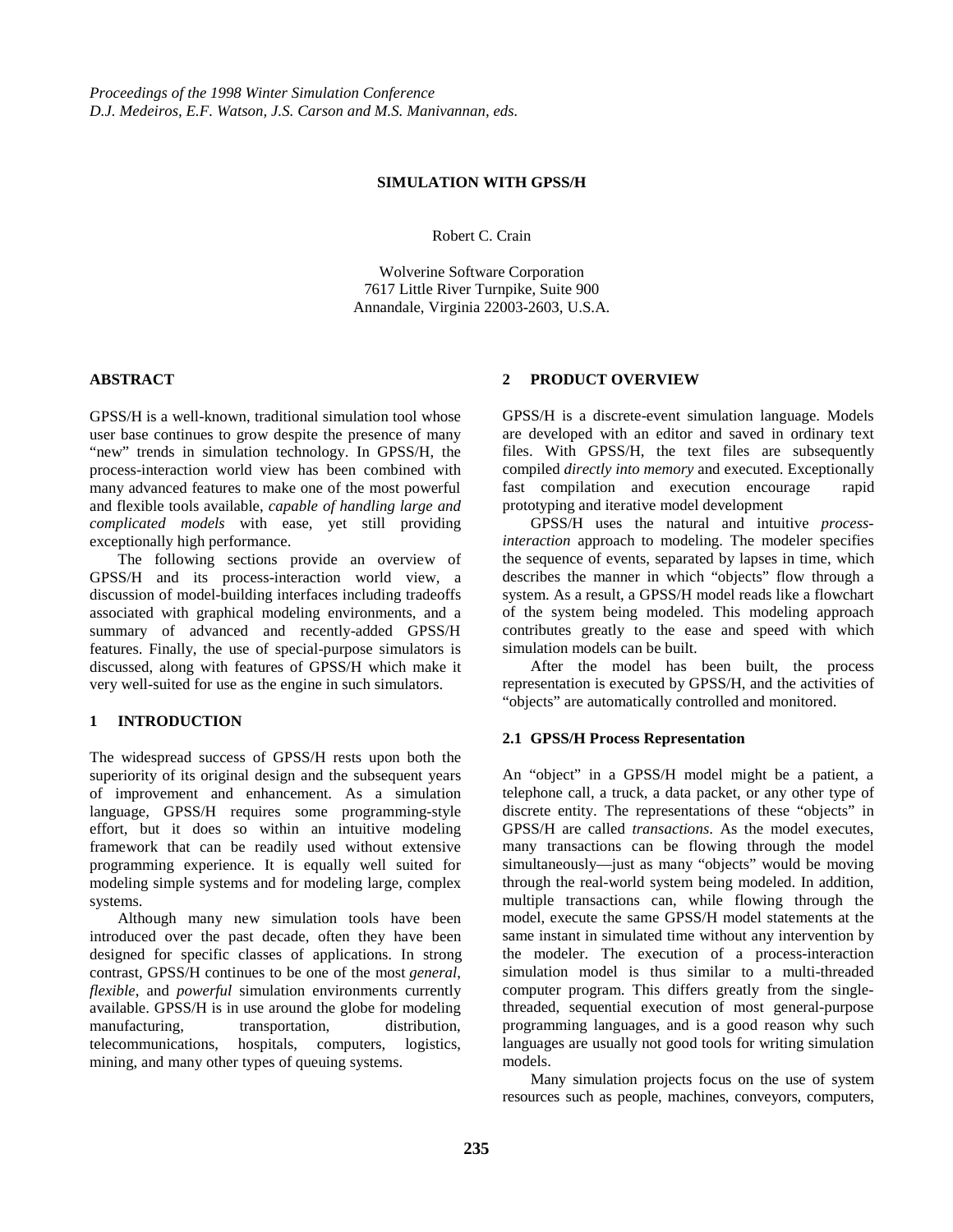physical space, and so on. In a GPSS/H simulation model, transactions ("objects") compete for the use of these system resources. As transactions flow through the process representation, they automatically queue up when they can't gain control of a necessary resource. The modeler does not have to specify the transaction's waiting time or its queuing behavior for this to occur. Hence, the passage of time in a GPSS/H model can be represented *implicitly*, as in the case of a part waiting for a machine to be free, or *explicitly*, as in the case of a part being processed by a machine.

Like most real-world systems, a GPSS/H model may consist of multiple processes operating simultaneously. Furthermore, each process may affect the other processes in the system. For example, two parallel manufacturing processes may converge to a single inspection point where they are competing for a single resource—the inspector. GPSS/H provides the capability for multiple parallel processes to interact with each other automatically. Transactions ("objects") may be sent between processes; they may control or share common resources; or they may influence the (global) operation of all processes.

### **3 GRAPHICAL MODELING — GOOD AND BAD**

Often, the power and ease-of-use of a simulation tool are confused with the model-building interface provided by the tool. That interface may be comprised of icons, menus and data forms, or—as with GPSS/H—it may consist of text entry, or it may be a combination of the two.

One modeling approach is to try to build models visually. Icons are placed on the computer screen to represent system components, links between them are drawn, and then the operating characteristics of each component are specified by moving through a series of menus and data forms. One advantage of this approach is that even novices can build simple models quickly *although not necessarily accurately*.

Building models of complicated systems, however, requires more than simply placing and connecting icons on the screen. To model many processes, an explicit programming environment must be provided. For example, the complicated operating logic of a microprocessor-based controller often needs a procedural specification—it is simply too cumbersome to represent such logic visually. As a result, models of complex (real world) systems built using the visual approach often require the modeler to create substantial amounts of programming code in addition to the visual representation. The creation of such programming code may mean another steep learning curve, as well, depending on how different the tools for producing it are from the tools used to create the visual part of the model.

### **3.1 Developing and Editing Models**

Graphical modeling tools can force their users to make the model fit within a rigid framework bounded by the available icons, menus and forms. The advantage of such a rigid framework is that it tends to steer even a beginning modeler through the model-building process. The disadvantage is that the framework may not be versatile enough to *accurately* model complicated systems, so the modeler may be forced to choose between an inaccurate model and starting over with a new simulation tool. For an excellent discussion of this situation, see Banks and Gibson (1997).

Additionally, large visual models can become very cumbersome to view, edit, and document. Large models can be comprised of many "screens" of icons and links, many of them with associated programming code reachable only by going through multiple levels of clicking. Editing—or even just browsing—such models forces the user to navigate through a labyrinth of icons, menus, clickbuttons, data fields, and code segments.

### **3.2 What Defines an Easy-to-Use Simulation Tool?**

The presence or absence of a single characteristic—such as a "graphical" user interface—does not determine a tool's ease-of-use. Whether a tool is "easy-to-use" is determined by the combination of *general characteristics* and *specific features* that are used repeatedly when real-world models are being built. Simulation software should be selected based on how well it is suited to the detail and complexity of the specific type of model to be developed.

Moreover, the claim of ease-of-use made for a simulation tool can mean—among other things—that it is easy to learn, easy to use repetitively, easy to use when modifying models, easy to use when building simple models, or easy to use when building large, complex models. Tools that are claimed to be "easy-to-use" often fall short when modeling complex, real-world systems.

Graphical model building, often touted as a breakthrough in ease-of-use, springs from trends in the design of computer interfaces used primarily for wordprocessing, spreadsheets, database access, and the like. Although a graphical user interface is well suited for many kinds of tasks, it is not always practical for developing simulation models—especially in circum-stances where programming is necessary to define the operations of complex processes.

At some point, a graphical environment can present its user with more barriers than advantages. For example, proponents of graphical modeling techniques frequently claim shorter model development time, but this can be because users of graphical tools tend to build simpler models, or models of simpler systems. As was discussed in section 3.1, creating and editing complex models with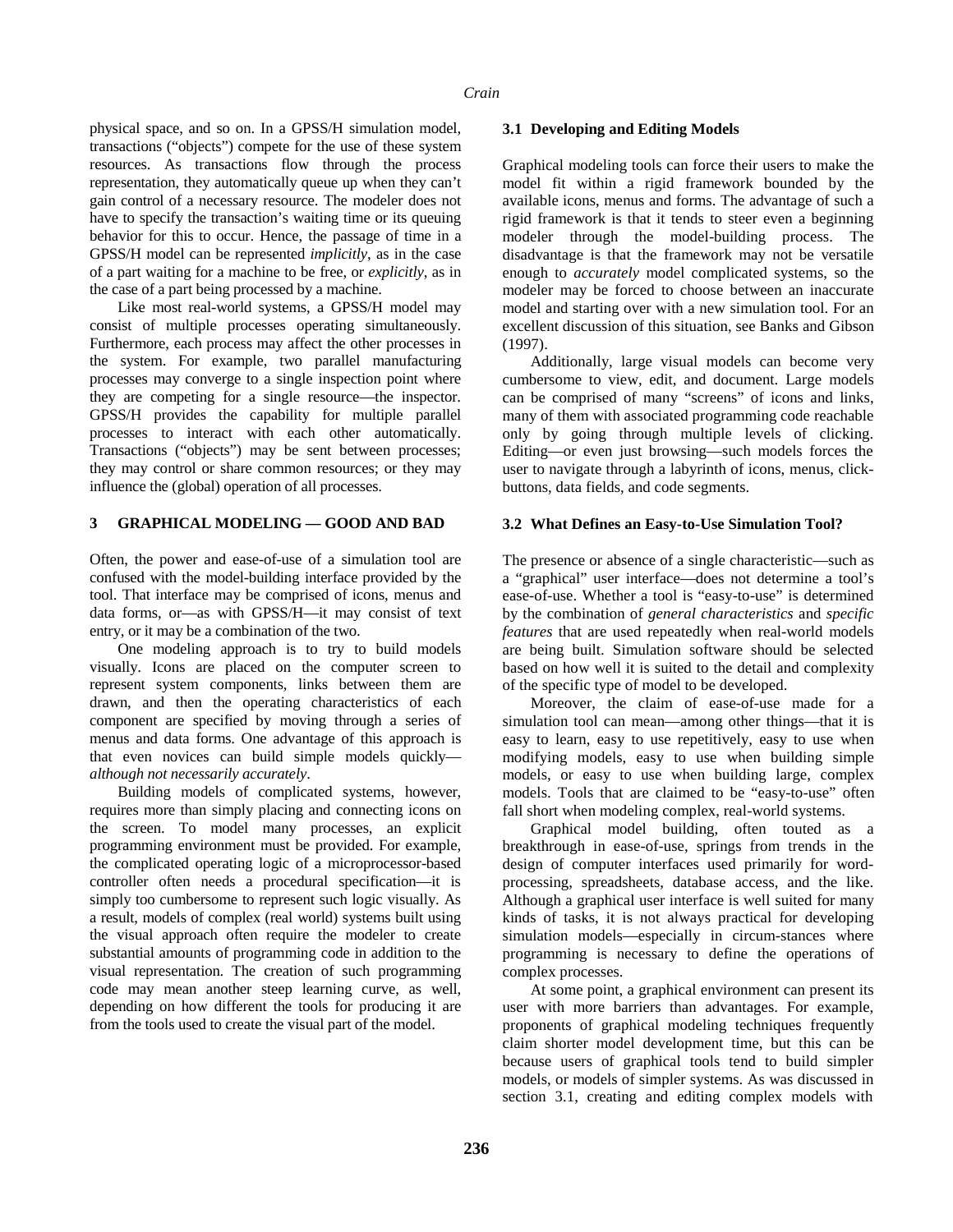graphical tools can require more time than creating and editing such models in a text-based environment.

# **4 IMPORTANT FEATURES OF GPSS/H**

Several characteristics make Wolverine's GPSS/H an excellent choice for a general simulation environment. A key feature of GPSS/H is the *conceptual flexibility* to model a wide range of different types of systems: any system that can be described as a process flow, with objects and resources acting upon each other, can be modeled. This may include people on a mass transit system, tasks in an office environment, or data flow within a computer network.

*Specification flexibility* is also provided within the language: complex math formulas, expressions, and constants can be used virtually anywhere in the model. To promote model readability, elements and entities may be specified by names instead of numbers.

Basic simulation output data, such as queuing and service statistics, are *automatically* provided each time a model is run, which greatly aids incremental model development. In addition, with very little effort virtually any of the automatically gathered statistics can be written to a file for use with other software.

GPSS/H is available for PCs and SUN SPARC workstations. On the PC, GPSS/H Professional runs as a true 32-bit application under Windows 3.x, Windows 95, Windows NT, OS/2, or even plain DOS, providing tremendous speed as well as model size that is limited only by the computer's available memory. Running under Windows, OS/2, and Unix, GPSS/H uses virtual memory, which allows model size to exceed the amount of physical memory (RAM) installed in the machine.

# **4.1 GPSS/H File and Screen I/O**

The file and screen I/O built into GPSS/H provide a variety of ways to get data into a model and get results out. GPSS/H can read directly from the keyboard or from text files, and it can write directly to the screen or to text files. The GETLIST statement and the BGETLIST block read integer, character, and double-precision floating-point data. Input data files are free-format (values on each line are simply separated by blanks), and special actions may be specified for error and end-of-file conditions.

Customized output is generated using the PUTPIC statement and the BPUTPIC block. These use a very intuitive "picture" type of format specification, which follows the "what you see is what you get" convention. Special provisions are included to allow easily formatted tabular output. Character strings can also be manipulated using built-in capabilities. Writing output files using the comma-separated-value format, for easy input into a spreadsheet, is very straightforward with GPSS/H.

# **4.2 Scripting Language for Experiment Control**

The results from a single run of a simulation are only single observations of random variables that may be subject to wide variations. Careful experimental design, using multiple runs, is *essential* to accurately predict the behavior of the model outputs*.* GPSS/H provides the tools to build a complete experimental framework.

A complete *scripting language* is available to construct experiments and control model execution. Experiments can be automated with DO loops and IF-THEN-ELSE structures. Statistics collection may be totally or selectively reset, and/or data values assigned, both during a model run and before or after each run in a series of runs. The experimental specifications and parameters, like any other model data, can be read in from a data file or from the keyboard if desired.

# **4.3 Statistically Robust Random-Number Streams**

The need to provide multiple *independent* streams of random numbers for use in different parts of the model (or in the same parts for different runs) is very important, particularly after a model is largely complete and the modeler is concentrating on validation and the running of experiments. The *indexed Lehmer* random number generator provided in GPSS/H was designed and implemented specifically to provide exceptionally simple, straightforward control of the random number streams used in a model. Modelers can easily specify any number of streams and guarantee that they will be independent (that they will not be autocorrelated due to overlap). GPSS/H also *automatically* detects any accidental overlap, providing an extra measure of protection to users.

# **4.4 Validation and Debugging**

The GPSS/H Interactive Debugger conveniently provides for rapid model development and verification. Simple debugger commands are used to control a model's execution and to examine its status. Functions are provided to "step" through the model, to set breakpoints and traps that interrupt model execution based on multiple criteria, and to return to a previously saved state of the model. Almost all data values can be examined, including local data, global data, transaction attributes, entity statistics, and array data values.

- The debugger provides a "windowing" mode that displays source code, model status, and interactive user input as the model runs.
- A modeler can interrupt a long-running model at any time and use the debugging features to make sure that everything is running correctly before resuming execution.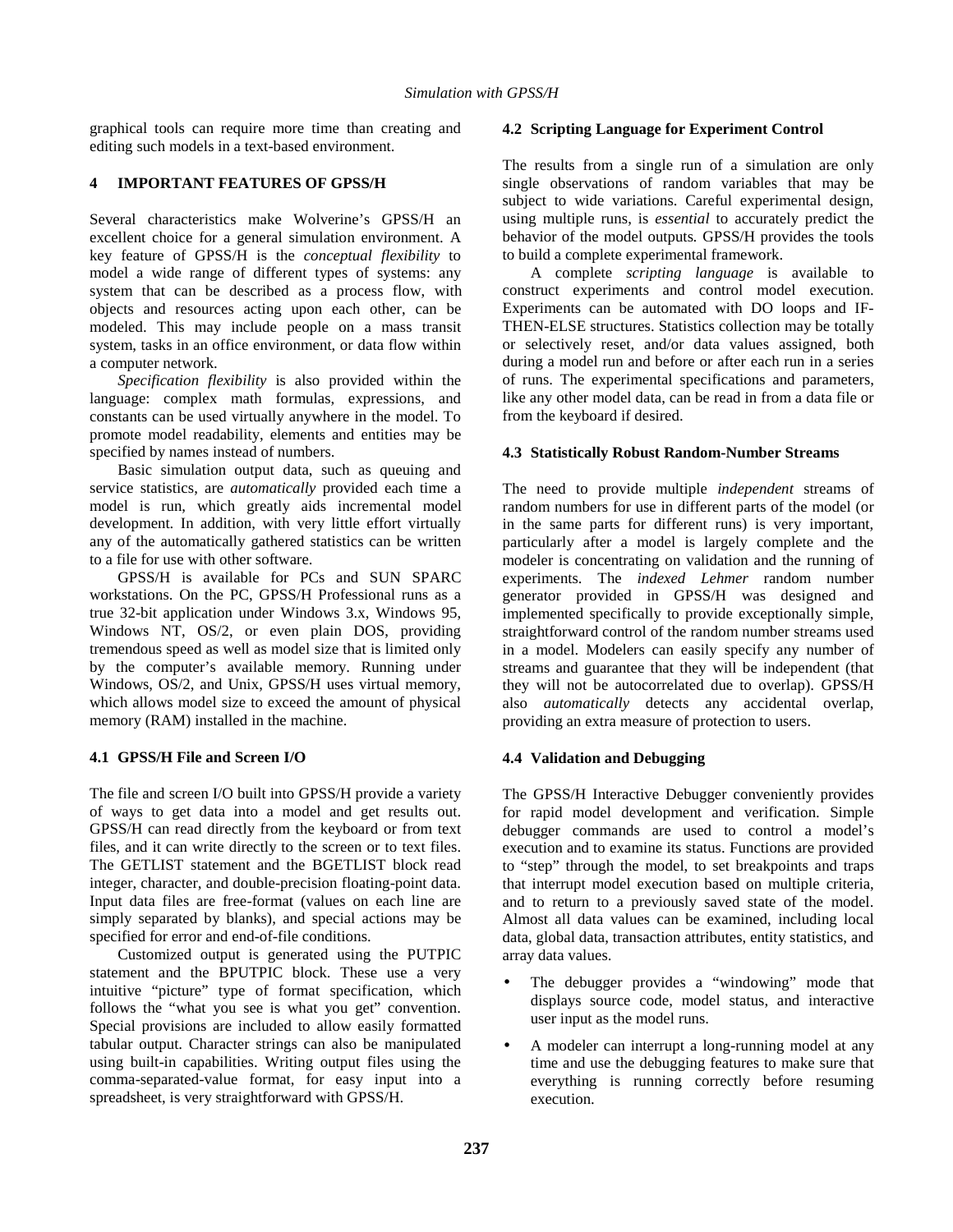The GPSS/H debugger has almost no effect on execution speed. Because of this, many modelers use the debugger as their everyday run-time environment for GPSS/H.

## **5 FEATURES OF GPSS/H**

GPSS/H is continually improving and evolving. Numerous enhancements, under development as of this writing, will be discussed in the tutorial session. Persons unable to attend may obtain the latest information by contacting Wolverine Software Corporation.

Some of the more significant additions to the widelyused GPSS/H Professional version have been:

The BLET Block and the LET Statement can be used to assign a value to *any* GPSS/H data item. Unless you need the rarely used range-type assignments, *there is no longer any reason to use* the ASSIGN, SAVEVALUE, and MSAVEVALUE Blocks*.* The BLET Block provides a single, straightforward syntax for assigning values to all GPSS/H data items. For example, using BLET to assign a value of 1 to the Transaction parameter named ALEX is quite intuitive:

BLET PF(ALEX)=1

Using indirect addressing, such as assigning a value to the Parameter specified by the number given in PF(ALEX), is similarly intuitive, yet is not likely to be written by accident:

BLET PF(PF(ALEX))=1

- GPSS/H supports convenient built-in random-variate generators for 26 statistical distributions.
- GPSS/H Professional is bundled with ExpertFit™, the highly-regarded distribution-fitting software from Averill M. Law and Associates.
- GPSS/H Professional supports user-written external routines in both C and FORTRAN. Although it is rarely necessary to go "outside" GPSS/H when developing a model, it can be helpful in special situations. For example, it might be desirable to use scheduling software from the real system as a component of the simulation model. Similarly, a modeler might want to use pre-existing computational code, or need to write extremely complex computational routines that can become somewhat cumbersome as GPSS/H Blocks. Other special situations might involve the need to interface with non-ASCII data files, or to develop a specialized userinterface.
- CHECKPOINT and RESTORE statements allow a model to save its state at a predetermined point during execution, then make repeated runs using that state as

the starting point. In many cases, CHECKPOINT and RESTORE can be much easier to use than the traditional READ and SAVE statements.

- The SYSCALL statement and the BSYSCALL Block, which take an operating system command line as an operand, allow a running GPSS/H model to *shell out* to the operating system to perform the specified command. SYSCALL and BSYSCALL are especially useful when using existing programs to perform data analysis during model execution or between simulation runs. The models can communicate with the external programs through data files. The ability to shell out to the host operating system has also been implemented in the GPSS/H Interactive Debugger. In order to use this feature, one merely types a "\$" followed by the operating system command at the debugger command line prompt.
- The operations that can be performed on Transactions in a User Chain were extended. The SCANUCH and ALTERUCH Blocks allow examining and changing the Parameters of such Transactions without having to UNLINK and reLINK them. They operate on User Chains in exactly the same way as SCAN and ALTER operate on Groups.
- Floating-point Parameters can be examined and/or modified during operations on both User Chains and Groups.

### **6 BUILDING A SIMULATOR USING GPSS/H**

Earlier in this paper, the capabilities of visual-based modeling tools were contrasted with those of languages. Regardless of which approach is used, the modeler must still build from scratch a model that represents the physical system of interest. Modeling complex systems *correctly* requires intimate knowledge of *both* the simulation software and the system under study. (Schriber and Brunner 1997) However, not everyone who can benefit from using simulation has the time or the training necessary to build simulation models.

As a result, a third type of modeling-tool, the *specialpurpose simulator*, has emerged as a way of providing simulation capabilities to users with little or no modeling experience. Special-purpose simulators are most often developed under circumstances where:

- a single model development effort can benefit multiple users
- modeling expertise can only be obtained from indirect sources such as internal or external consultants

In these cases, it makes sense to have an experienced simulationist develop the model, freeing the end-user from learning modeling and simulation-software skills.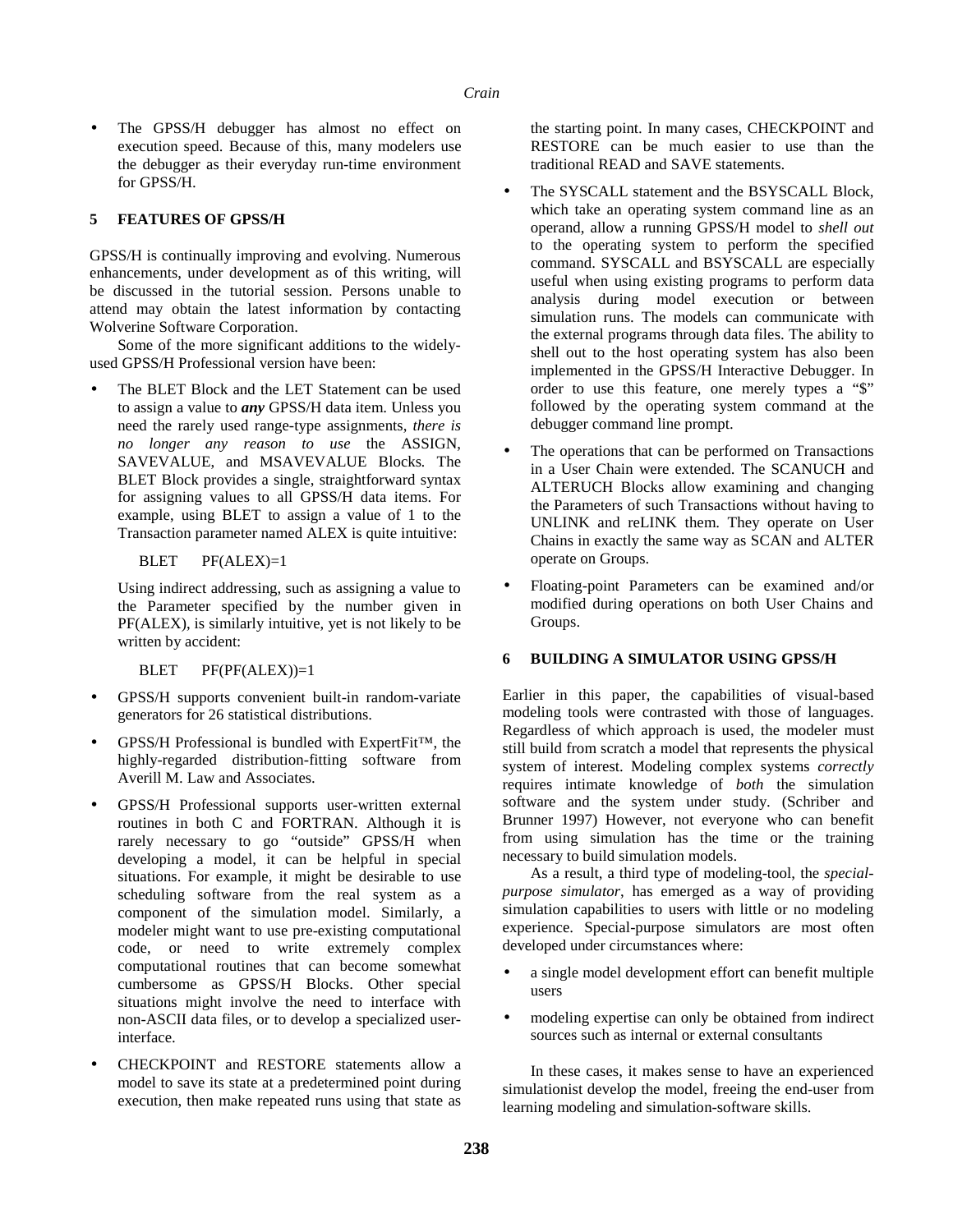The special-purpose simulator is thus a custom-built analysis tool designed by an experienced simulation-model builder. At its heart is a data-driven model of a specific system or set of similar systems. The simulator provides its user with a method to easily modify model parameters, define experiments, run tests, and get results. A simulator is usually comprised of a data-entry front end, a simulation engine, and an output browser. The simulation engine runs a parameterized model which accepts user-specified data at execution time. Combining these tools brings the power of simulation analysis into the hands of the non-simulationist.

### **6.1 Data-Entry Front End**

The front end is the means by which the user of a specialpurpose simulator modifies the run parameters without changing the underlying model. This may take several forms, the most basic and rarely used of which involves manually editing a text file. In another approach, the model itself prompts the user for input from the keyboard as the model executes. Still other designs require modifying data by using an external spreadsheet or database program. No matter which approach is used, the purpose of the front end is to conveniently produce a data file which can be used by the simulation model as it executes.

A more advanced approach integrates a customized front-end data-entry program, a simulation engine, and an output browser under a single outer *shell* (Figure 1). Typically created using a general-purpose programming language or a tool such as Visual Basic, the shell may be menu-driven. Data-entry "windows" and dialog boxes guide the user through the process of specifying parameters, running the model, and viewing the output. The shell may also provide built-in help facilities and data "range-checking" (*e.g.,* verifying that all operation times are non-negative before executing).

### **6.2 Simulation Model**

The most important component of the special-purpose simulator is the underlying model. Since the end user is generally prevented from modifying the model, this component determines the maximum flexibility offered by the simulator. It must be generic enough to accept a broad range of inputs, and it must be updated periodically to ensure that the model remains valid.



Figure 1: Components of a Special Purpose Simulator

A static simulation model can be produced and its design frozen when the simulator is initially created, or model code can be generated "on-the-fly" every time that the model parameters are modified by a user. In either case, user input is not limited to operating-parameter values—a user can also alter logic embedded deeply within the model. For example, based on a user-specified value, the model could select one of three different order-picking algorithms that have been pre-coded into the model.

### **6.3 Simulation Engine**

The simulation engine runs the model and generates output. There are several features to look for when selecting the engine.

Most importantly, the language used for the engine must be flexible enough to handle the demands that a generalized model places on the software. Flexibility is crucial in the areas of file input, file output, and control logic within the model. Execution speed is also a primary concern. The faster a model executes, the better—time executing a model is often down-time for the user. GPSS/H's speed and built-in flexibility make it the ideal simulation engine for a special-purpose simulator.

An excellent example of the use of GPSS/H as a simulation engine is given in Coughlan and Nolan (1995).

#### **6.4 Output Browser**

The output browser displays the data generated by the model in an easy-to-understand form. If the simulator's user has limited experience in simulation modeling, the standard-style statistical reports provided by the engine may be totally unsuitable. Custom-formatted output, including summary statistics, should *always* be used to